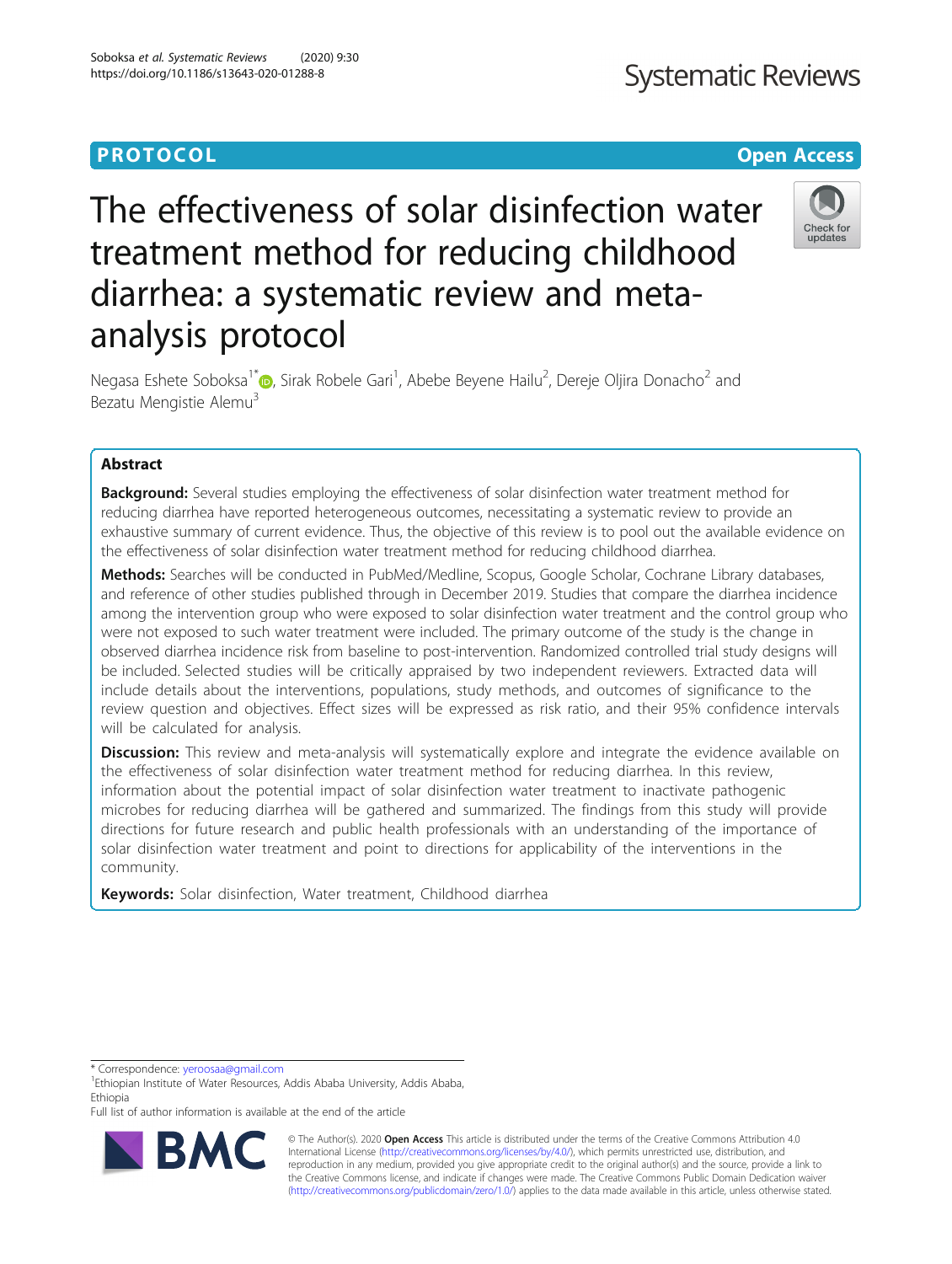#### Background

Diarrhea is the second leading cause of death in children under 5 years old, and estimated 2.5 billion cases of diarrhea occur and also responsible for killing around 760, 000 children every year. More than half of these cases are in Africa and South Asia, where the attacks of the diseases are more likely to result in death or other severe outcomes [[1\]](#page-4-0). This diarrhea related to death in developing countries is mostly attributable to inadequate water, sanitation, and hygiene [\[2\]](#page-4-0). The deaths of 297,000 children aged under 5 each year could be avoided if the risk factors were addressed [[3\]](#page-4-0). Previous systematic review findings suggest that point-of-use water treatment is one of the most effective strategies to reduce this disease  $[4-7]$  $[4-7]$  $[4-7]$  $[4-7]$ .

The importance of household water treatment and safe storage (HWTS) in the reducing of diarrheal disease has been increasingly recognized [[8\]](#page-4-0). Solar disinfection (SODIS) method is recognized as one viable HWTS option [[9](#page-4-0)]. It is the simplest, cheapest technologies and effective water treatment method that is applicable to emergencies, especially when no chemical disinfectants are available [\[10\]](#page-4-0). Solar water disinfection is one of the proven and field-tested household water treatment options that are currently being promoted by many organizations [[1,](#page-4-0) [9\]](#page-4-0). The method relies on disposable transparent plastic or glass containers which are then exposed to the sun and its germicidal effect is based on the combined effect of thermal heating of solar light and UV radiation [[11](#page-4-0)–[13](#page-4-0)]. Since SODIS is simple to use and inexpensive, the method has spread throughout the developing world and is in daily use in more than 50 countries in Asia, Latin America, and Africa. More than 5 million people disinfect their drinking water with the SODIS technique as the report of a systematic review [[13\]](#page-4-0).

Solar disinfection has been repeatedly shown to be effective for eliminating microbial pathogens and reduce diarrheal morbidity, but its effectiveness is limited to waters of low turbidity [[11](#page-4-0), [14](#page-4-0)]. Previously done clusterrandomized controlled trial studies showed that solar disinfection of drinking water reduces diarrhea among under-five children [\[15](#page-4-0)–[17\]](#page-4-0). A matched case-control study done in India also concludes that solar disinfection of water can significantly decrease diarrhea morbidity in children [[18\]](#page-4-0). Other study findings reported from Kenya show that children drinking solar disinfected water had a significantly lower risk of severe diarrheal disease over 8705 two-weekly follow-up visits; 2-week period prevalence was 48.8% compared with 58.1% in controls, corresponding to an attributable fraction of 16.0% [\[17](#page-4-0)].

Previously conducted studies show that solar disinfection is highly important among household water treatment and safe storage for the reduction of diarrhea. But,

the reported findings showed that heterogeneous outcomes and a systematic review and meta-analysis have not been done to compare the evidence of the relative effectiveness of solar disinfection water treatment method for reducing diarrhea. Therefore, the objective of this review is to pool out the available evidence on the effectiveness of solar disinfection water treatment method for reducing diarrhea. The research question of this review is "Does solar disinfection water treatment method improves the microbial quality of water and reduce diarrhea?"

#### **Methods**

#### Study design and protocol

This protocol follows the Preferred Reporting Items for Systematic Review and Meta-Analysis Protocols (PRISMA-P) statements [[19\]](#page-4-0) (see Additional file [1\)](#page-3-0).

#### Criteria for considering studies for this review

Studies that meet the following criteria will be included in this review.

#### Types of studies

Only randomized controlled trial studies done to assess the effectiveness of solar disinfection water treatment method for reducing diarrhea will be included in this review.

#### **Participants**

The review will include all children who live everywhere in the world regardless of sex, ethnicity, and socioeconomic status.

#### Interventions and comparator

This review will consider studies that will evaluate the effectiveness of solar disinfection as a water treatment method for the reduction of diarrhea. Studies that compare the diarrhea incidence among the intervention group children who were exposed to solar disinfection water treatment and the control group children who were not exposed to such water treatment will be considered.

#### Types of outcome measures

This review will consider studies that include incidence rate of diarrhea (non-bloody, with dehydration and dysentery), defined as number of diarrhea (three or more loose or watery stools during a period of 24 h or any loose stool which contained blood or mucus) episodes per child per year obtained from a daily assessment of the individual diarrhea occurrence. The primary outcome of this study will be the change observed in diarrhea incidence after solar disinfection was applied for the treatment of drinking water.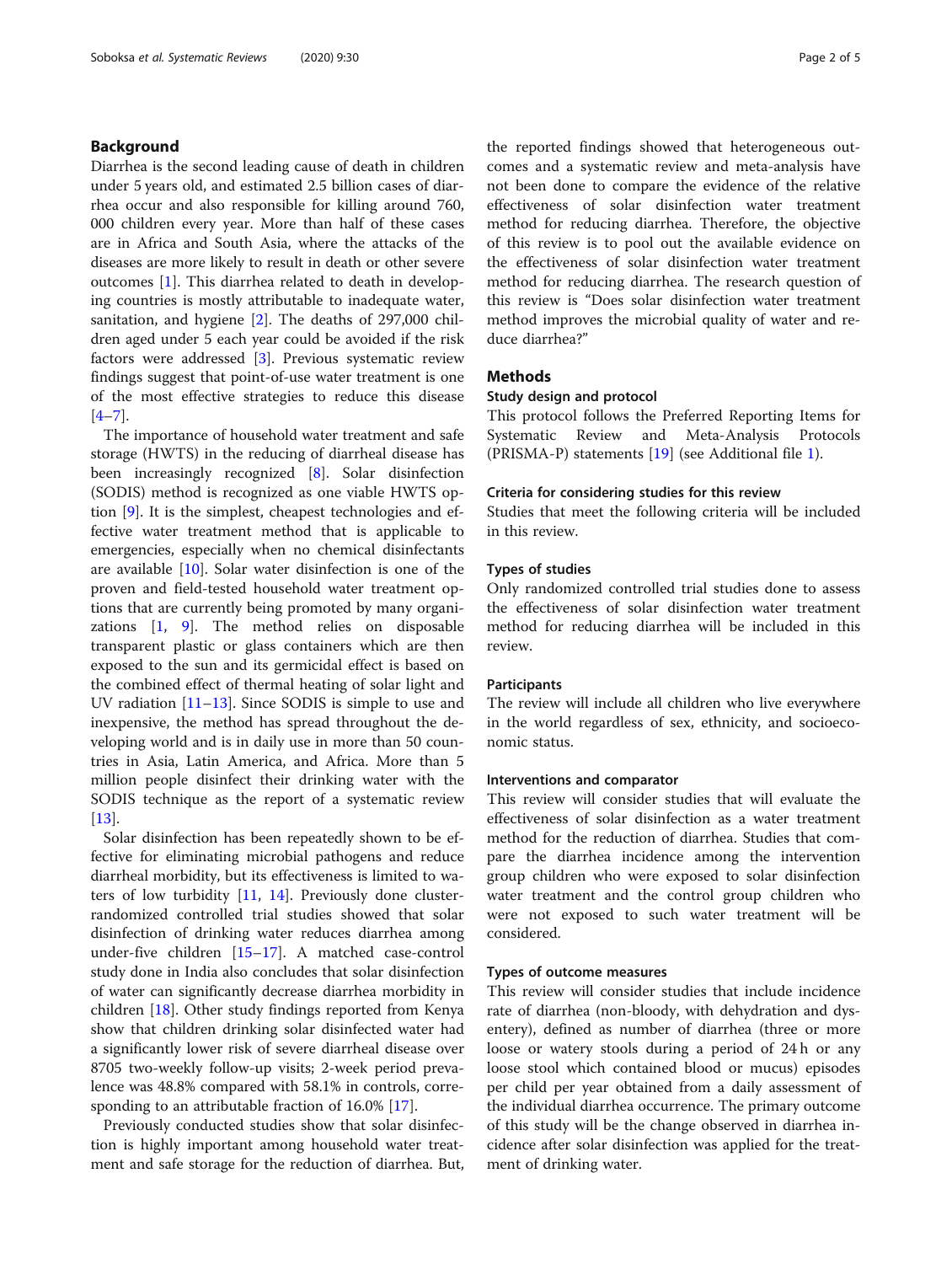Table 1 Search strategy for Pubmed/Medline databases

| S/no.            | Query                                                                                 |
|------------------|---------------------------------------------------------------------------------------|
| $\overline{1}$ . | Child [tw] OR childhood [tw] OR children [tw]                                         |
| 2.               | "child"[MeSH]                                                                         |
| 3.               | "sunlight"[MeSH] OR "solar energy"[MeSH]                                              |
| 4.               | solar energy [tw] OR sunlight [tw]                                                    |
| 5.               | "water purification"[MeSH]                                                            |
| 6.               | water purification [tw] OR water treatment [tw]                                       |
| 7.               | "Diarrhea/prevention and control"[MeSH] OR "dysentery/ prevention and control "[MeSH] |
| 8.               | diarrhea [tw] OR diarrhoea [tw] OR dysentery [tw]                                     |
| 9.               | 1 OR 2                                                                                |
| 10.              | 3 OR 4                                                                                |
| 11.              | 5 OR 6                                                                                |
| 12.              | 7 OR 8                                                                                |
| 13.              | 9 AND 10 AND 11 AND 12                                                                |
| 14.              | Limit 13 to RCT AND English                                                           |

#### Information sources and search strategy

An electronic database search will be carried out to identify appropriate peer-reviewed articles that meet the inclusion criteria. We will search PubMed/Medline, Scopus, Google Scholar, Cochrane Library databases, and reference of other studies. The search of the literature will be conducted in December 2019. The search strategy will be limited to studies published in the English language literature. We will use the following keywords terms (also in combination with MESH terms): (solar energy OR sunlight) AND (water disinfection OR water purification OR water treatment) AND (diarrhea OR diarrhoea OR dysentery) AND (child OR children OR childhood). A full search strategy for PubMed/Medline and Cochrane databases is detailed in Table 1. The results of the search and the full process for selecting included studies will be reported in full in the final report and presented in a PRISMA flow diagram [[20\]](#page-4-0).

#### Data collection and analysis

#### Data management and selection of studies

The searched results will be managed using the Mendeley Desktop reference management software version 1.19.5 (Mendeley Ltd., Elsevier, Netherlands). The screening of studies will be conducted by two independent review authors (NES and DOD). The articles found by searches in databases will be evaluated for inclusion at three levels, i.e., by title, then by abstract, and finally by the full text. The full text of selected studies will be retrieved and assessed in detail against the inclusion criteria. Discrepancies will be discussed between reviewers and refine inclusion criteria. For the screening of articles at full text level, rejection of an article will be decided by the review team upon suggestion of the first reader. Details regarding the final decision of inclusion of articles will be clarified and archived in a database. In cases of uncertainty in the decision to include or exclude an article, the reviewer will include this article for the next level of screening. The documents without abstracts will be screened at the full text level. A list of articles excluded at full text level will be provided in the systematic review and accompanied by reasons for exclusion.

#### Data extraction

Data will be extracted from studies included in the review using a prepared data extraction tool form by two independent review authors (NES and DOD). For each study, authors' name, place and year of publication, data on sample size and characteristics, characteristics of interventions performed, instruments used to assess outcomes, results of included studies, and follow-up of the study will also be extracted. The data extraction form will be pretested with three randomized controlled trials similar to those eligible in this review. Any disagreements that arise between the reviewers will be resolved through discussion or with a third reviewer (BMA).

#### Risk of bias of included studies

The methodological quality of the studies that meet the selection criteria will be evaluated independently by two authors (NES and DOD) using revised Cochrane risk-ofbias tool for randomized trials outlined in the Cochrane Handbook for Systematic Reviews of Interventions [\[21](#page-4-0)]. The tool is structured into five domains through which a bias might be introduced into the result. These were identified based on both empirical evidence and theoretical considerations. The rating for each bias criteria of the two authors will then compare. Disagreements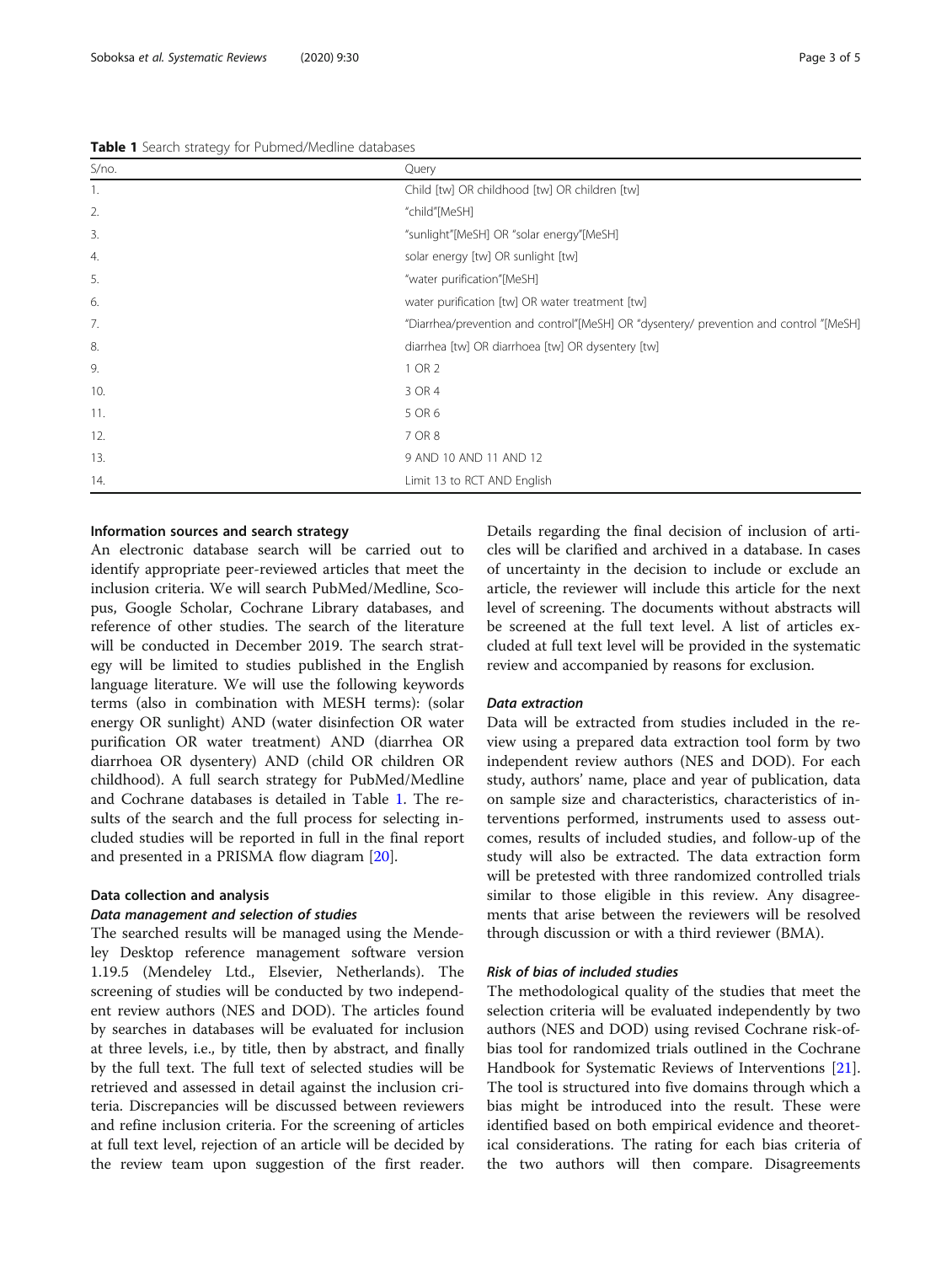<span id="page-3-0"></span>between the two authors on individual bias criteria will be identified and discussed in an attempt to reach a consensus. Any disagreements that arise between the reviewers will be resolved through discussion or with a third reviewer.

#### Measures of treatment effect

It is expected that SODIS water treatment intervention reduces the relative incidence of diarrhea and we will use the relative risk (RR). RR will be estimated by using the following data: the number of participants who is not exposed to diarrhea and the total number of participants in each group. RR of more than one indicated that solar disinfection water treatment result in a greater chance of decreasing diarrhea.

#### Dealing with missing data

We will contact the authors for missing data and clarity of primary studies if required; such inclusions will be reported in the review.

#### Data synthesis

We will conduct a narrative synthesis first to describe study details, participant and intervention characteristics, and outcomes of the included studies. Then, metaanalysis will be conducted using random effects and fixed effects when at least three studies are comparable in design and protocol using the Comprehensive Meta-Analysis version 3.3 (Biostat, USA). We will calculate 95% confidence intervals and two-sided  $p$  values for the outcome. We will perform subgroup analyses according to the length of follow-up and based on types of interventions used (SODIS only and SODIS plus another methods used, e.g., turbidity reduction).

#### Assessment of heterogeneity

Heterogeneity will be assessed statistically using chisquare test (Q-test) statistics and inverse variance index  $(I^2)$ .  $I^2$  values will be classified as follows: no relevant heterogeneity (0–25%), moderate heterogeneity (25– 50%), and significant heterogeneity  $(> 50\%)$  [\[22](#page-4-0)]. Forest plots will be generated to present the pooled estimates where there are two or more RCTs of sufficient trials and statistical data. Funnel plots of the trial's RR will be evaluated for publication bias. Sensitivity analyses will be repeated after exclusion of studies with a high risk of bias. The presence of publication bias will be examined using a funnel plot and Egger's test. Sensitivity analyses will be repeated 10 times after excluding one study to observe the impact of individual study on the overall risk ratio.

### Assessment of the quality of the evidence

The Grading of Recommendations, Assessment, Development, and Evaluation (GRADE) approach for grading the certainty of evidence will be followed by inserting appropriate citation, and a summary of findings will be created using GRADEPro GDT version 3.6.1 /2019 (McMaster University, ON, Canada) [[23,](#page-4-0) [24](#page-4-0)]. According to GRADE, evidence quality assessment is performed for each outcome, and the combined available evidence is considered. The GRADE approach will classify the quality of the evidence into four levels: high, moderate, low, and very low based on the comprehensive assessment of inconsistency, indirect evidence (not generalizable), inaccuracy, and publication bias. These levels represent confidence in the estimation of the treatment effects presented. The level of evidence and strength of recommendation will be determined by discussion involving all authors.

#### **Discussion**

This review and meta-analysis will systematically explore and integrate the evidence available on the effectiveness of solar disinfection water treatment method for reducing diarrhea. In this review, information about the potential impact of solar disinfection water treatment to inactivate pathogenic microbes for reducing diarrhea will be gathered and summarized. The review will be reported according to the PRISMA guidelines [\[20\]](#page-4-0) and submitted to appropriate the journal for publication. The findings from this study will provide directions for future research and public health professionals with an understanding of the importance of solar disinfection water treatment and also point to directions for applying of the interventions in the community. The limitation of this review is that it will include only English language peer-reviewed studies.

#### Supplementary information

Supplementary information accompanies this paper at [https://doi.org/10.](https://doi.org/10.1186/s13643-020-01288-8) [1186/s13643-020-01288-8](https://doi.org/10.1186/s13643-020-01288-8).

Additional file 1. Filled PRISMA-P 2015 Checklist for the study on the title 'the effectiveness of solar disinfection water treatment method for reducing diarrhea: A systematic review and meta-analysis protocol' by Negasa et al.

#### Abbreviations

GRADE: Grading of Recommendations Assessment, Development, and Evaluation; HWTS: Household water treatment and safe storage; PRISMA-P: Preferred Reporting Items for Systematic review and Meta-Analysis Protocols; RCTs: Randomized controlled trials; SODIS: Solar disinfection

#### Acknowledgements

Not applicable

#### Authors' contributions

NES developed the research question and methods, and wrote the first draft of the manuscript. NES, BMA, SRG, ABH, and DOD contributed to the